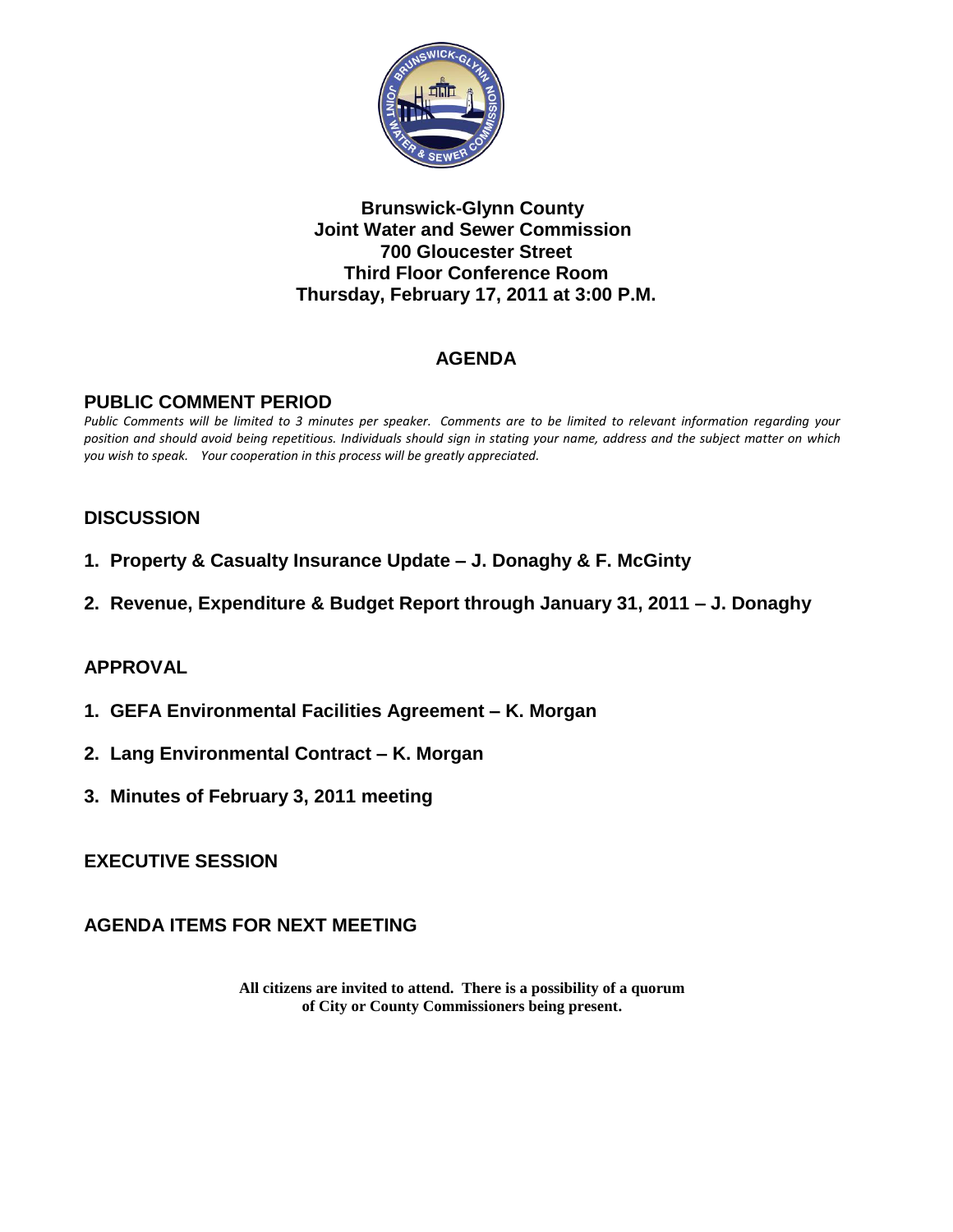

**Brunswick-Glynn County Joint Water and Sewer Commission 700 Gloucester Street Third Floor Conference Room Thursday, February 17, 2011 at 3:00 P.M.**

#### **MINUTES**

- **PRESENT: Tony Sammons, Chairman Bob Coleman, County Commissioner Cornell Harvey, City Commissioner**
- **ABSENT: James Brooks, City Commissioner Clyde Taylor, County Commissioner**
- **ALSO PRESENT: Keith P. Morgan, Executive Director John Donaghy, Chief Financial Officer Desiree E. Watson, JWSC Attorney Barbara Rogers, JWSC**

Chairman Sammons called the meeting to order and provided the invocation.

## **PUBLIC COMMENT PERIOD**

There being no citizens who wished to address the Commission, Chairman Sammons closed the public comment period.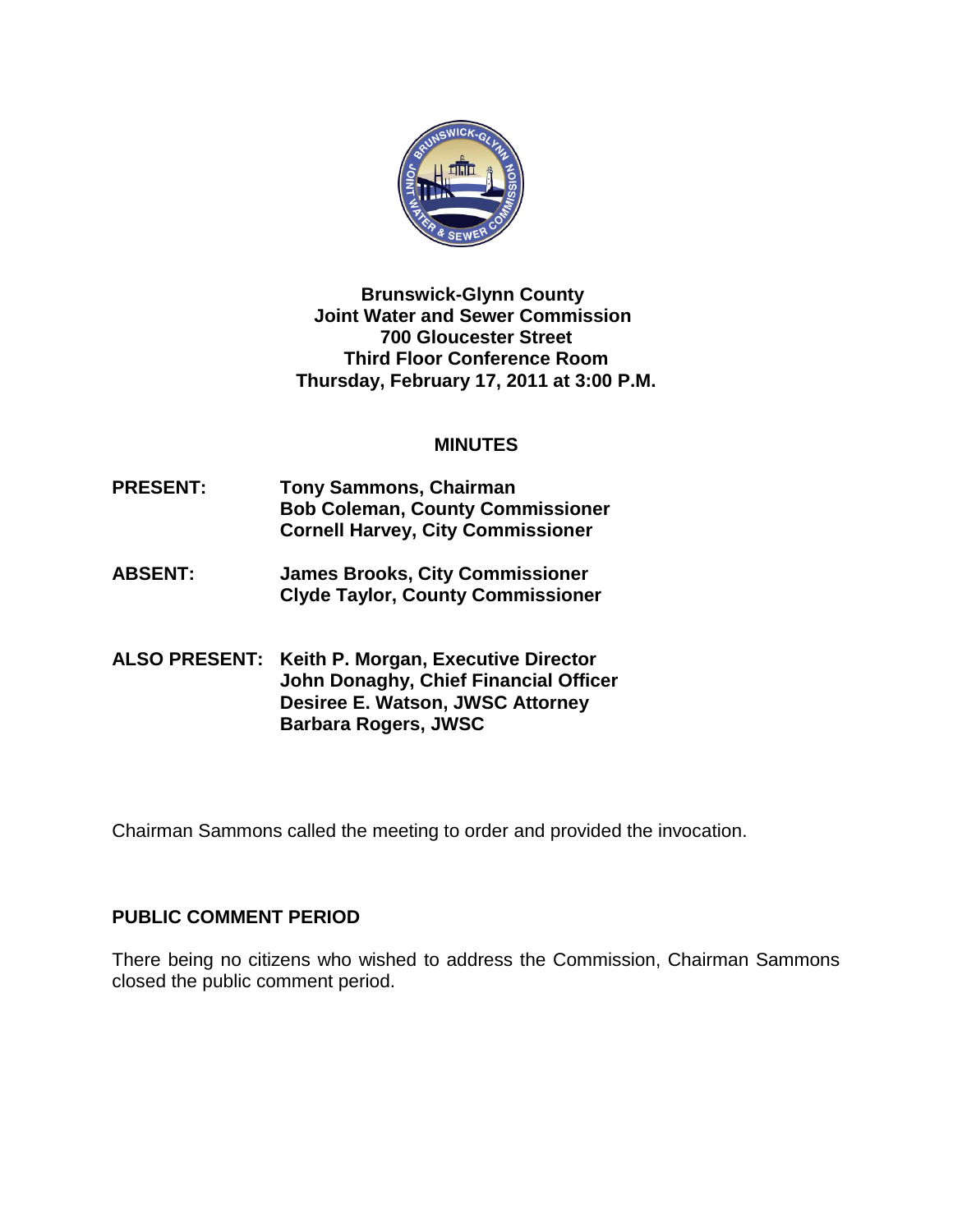## **DISCUSSION**

## **1. Property & Casualty Insurance Update – J. Donaghy & F. McGinty**

Mr. Donaghy reviewed for the Commission that the JWSC had extended the existing insurance policies until March 1, 2011 to allow sufficient time for McGinty Gordon to market our coverages. Extensive work was done by staff to properly value assets and now McGinty Gordon is marketing these coverages. Mr. McGinty was directed to request an extension with CNA to allow more time to complete the process.

## **2. Revenue, Expenditure & Budget Report through January 31, 2011 – J. Donaghy**

Mr. Donaghy presented the revenue and expenditures for the period July 1, 2010 to January 31, 2011. He stated that through the seven month period revenues continue to exceed expenditures. Mr. Donaghy reviewed the updated customer data including active accounts, service connections, and consumption by district.

## **APPROVAL**

# **1. GEFA Environmental Facilities Agreement – K. Morgan**

Mr. Morgan reviewed the background for the GEFA Green Project Loan. He stated that the project JWSC submitted was replacement of some old cast iron severely tuberculated water mains in the City district and leak detection equipment to be utilized in all districts. Mr. Morgan stated that he has now learned that GEFA is not requiring the JWSC to enter into an agreement with the City pledging payment in case of default by the JWSC.

Commissioner Harvey made a motion seconded by Commissioner Coleman to delete the agreement from the Agenda. Motion carried 3-0-0.

## **2. Lang Environmental Contract – K. Morgan**

Mr. Morgan stated that at the January 20, 2011 meeting the Commission awarded the bid to Lang Environmental, Inc. in the amount of \$223,580 for Site Demolition and Asbestos and Lead Paint Abatement including Removal and Disposal of all Materials at 2307 Gloucester and to enter into a contract, subject to legal review.

Mrs. Watson stated that she has approved the contract as to form as well as Lang's Certificate of Insurance and payment and performance bonds as required.